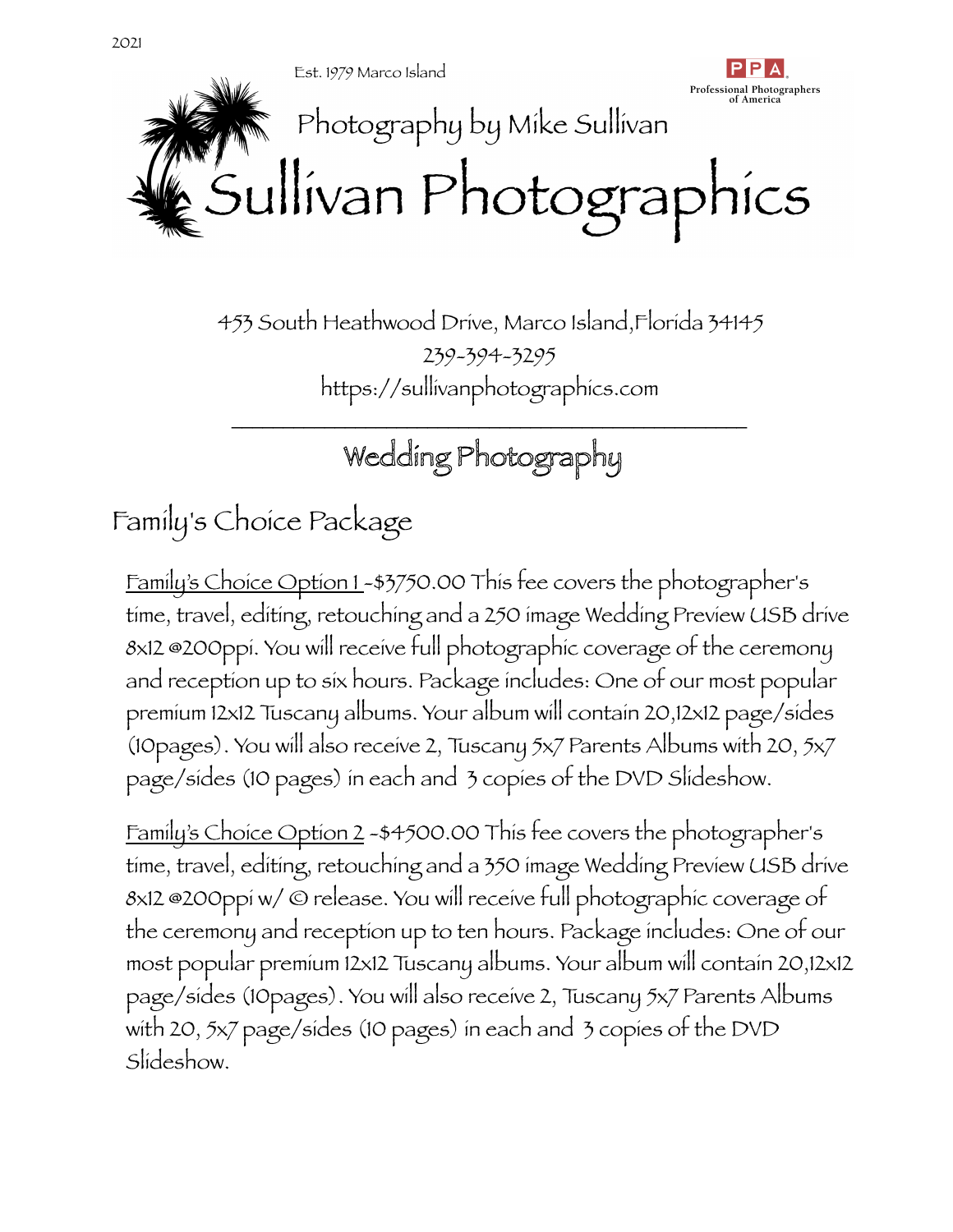2021 Bride's Choice Package

Brides Choice Option 1 - \$2530.00 This fee covers the photographer's time, travel, editing, retouching and a 250 image Wedding USB drive 8x12 @200ppi w/ © release. You will receive full photographic coverage of the ceremony and reception up to six hours. Package includes: One of our most popular premium 12x12 Tuscany albums. Your album will contain 20,12x12 page/sides (10pages) and one DVD Slideshow.

Bride's Choice Option 2 - \$3000.00 This fee covers the photographer's time, travel, editing, retouching and a 350 image Wedding USB drive 8x12 @200ppi w/ © release. You will receive full photographic coverage of the ceremony and reception up to ten hours. Package includes: One of our most popular premium 12x12 Tuscany albums. Your album will contain 20,12x12 page/sides (10pages) and one DVD Slideshow.

## Economist's Choice Package

- Economist's Choice Option 1 \$1750.00 This fee covers the photographer's time, travel, processing and a 300 image USB drive 8x12@200ppi w/copyright release .You will receive full photographic coverage of the ceremony and reception up to six hours.
- Economist's Choice Option 2 \$2200.00 This fee covers the photographer's time, travel, processing and a 350 image USB drive 8x12@200ppi w/copyright release .You will receive full photographic coverage of the ceremony and reception up to 10 hours.
- \*Sunset Wedding Package \$ 450.00 This fee covers the photographer's time, travel, processing and 50 image digital download 8x12@200ppi w/copyright release. You will receive up to one and a half hours of photographic coverage. \* Not available Saturdays

Albums can be viewed at - [https://sullivanphotographics.com/Albums/Welcome.html](http://sullivanphotographics.com/Albums/Welcome.html)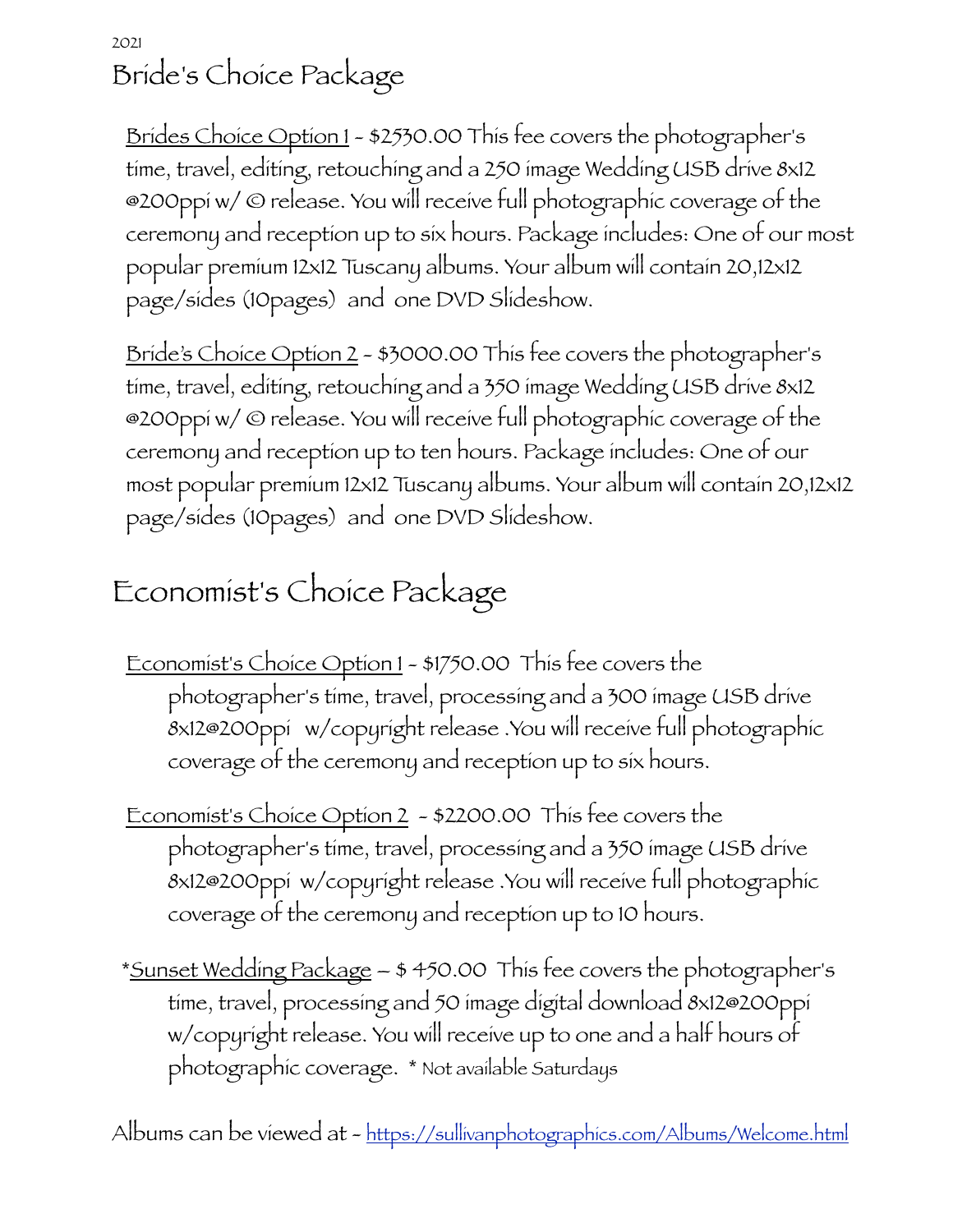2021

Additional photography time is \$200.00 per hour if requested

Don't see a package that is exactly what you want ? - We'll make one.

#### Black and White Print Prices

B&W prints can be made from any color image file. Please refer to color print prices.

All ordered prints are digitally enhanced and retouched to assure you the finest photograph possible. Please allow 2 weeks lab time.

#### Color Print Prices

| Wallet                         | $3.5x5$ or $4x6$ | 5x7     | 8x10    |
|--------------------------------|------------------|---------|---------|
| $$3.25$ each                   | \$12.00          | \$22.00 | \$43.00 |
| $(\text{minimum order of } 8)$ |                  |         |         |

#### Custom Enlargements

|             | $11\times14$ | $16\times20$ | 20x24    | 20x30    | 24x36    |
|-------------|--------------|--------------|----------|----------|----------|
| Print Only  | \$82.50      | \$165.00     | \$192.50 | \$220.00 | \$330.00 |
|             |              |              |          |          |          |
| Salon Board | \$102.50     | \$192.50     | \$220.00 | \$275.00 | \$368.50 |
| Dry Mount   |              |              |          |          |          |
|             |              |              |          |          |          |
| *Canvas     | \$350.00     | \$450.00     | \$500.00 | \$550.00 | \$650.00 |
| GalleryWrap |              |              |          |          |          |

\*Please see "Custom Gallery Wrap Collections" for additional sizes and packages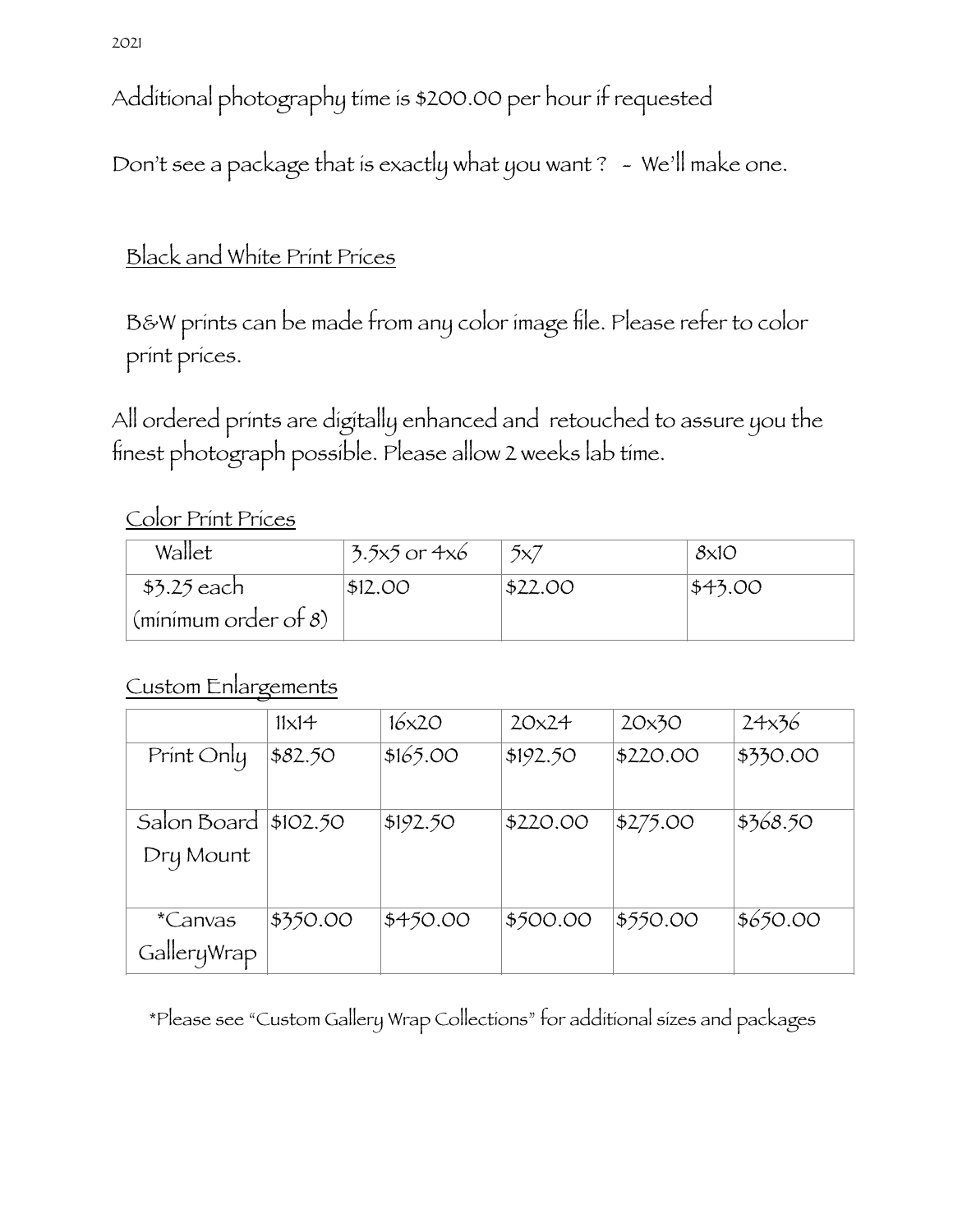25 image Collage – Please add \$25.00 to above print prices.

Images on USB drive – includes full copyright release and can be either jpg or tiff format in high resolution.

High resolution (20x30 at 200 ppi) - \$75.00 per image

Wedding Slideshow …….……….….75 image - \$150.00 200 image - \$325.00 300 image - \$375.00

Slideshow includes motion and transitions all set to your choice of music and burned to DVD and formatted for your home DVD player. Or can be burned to USB Flash drive for your computer.

Photography prices are subject to change; please make sure you have our current price list. All Photos are copyright protected © Sullivan Photographics.

#### Deposits and Payments

2021

A \$300.00 deposit is required for us to reserve your wedding date. The balance of the invoice is due two weeks before the wedding. All deposits are non refundable and checks should be made

payable to : Mike Sullivan.

Prepaid package photos and albums must be ordered within 90 days or they will be subject to a 5% surcharge and price increase if applicable. Payment in full is required for us to begin work on ordered photos. Most album orders will be completed with in three weeks of receiving your paid order.

7% FL.sales tax and shipping/insurance is charged to each order.